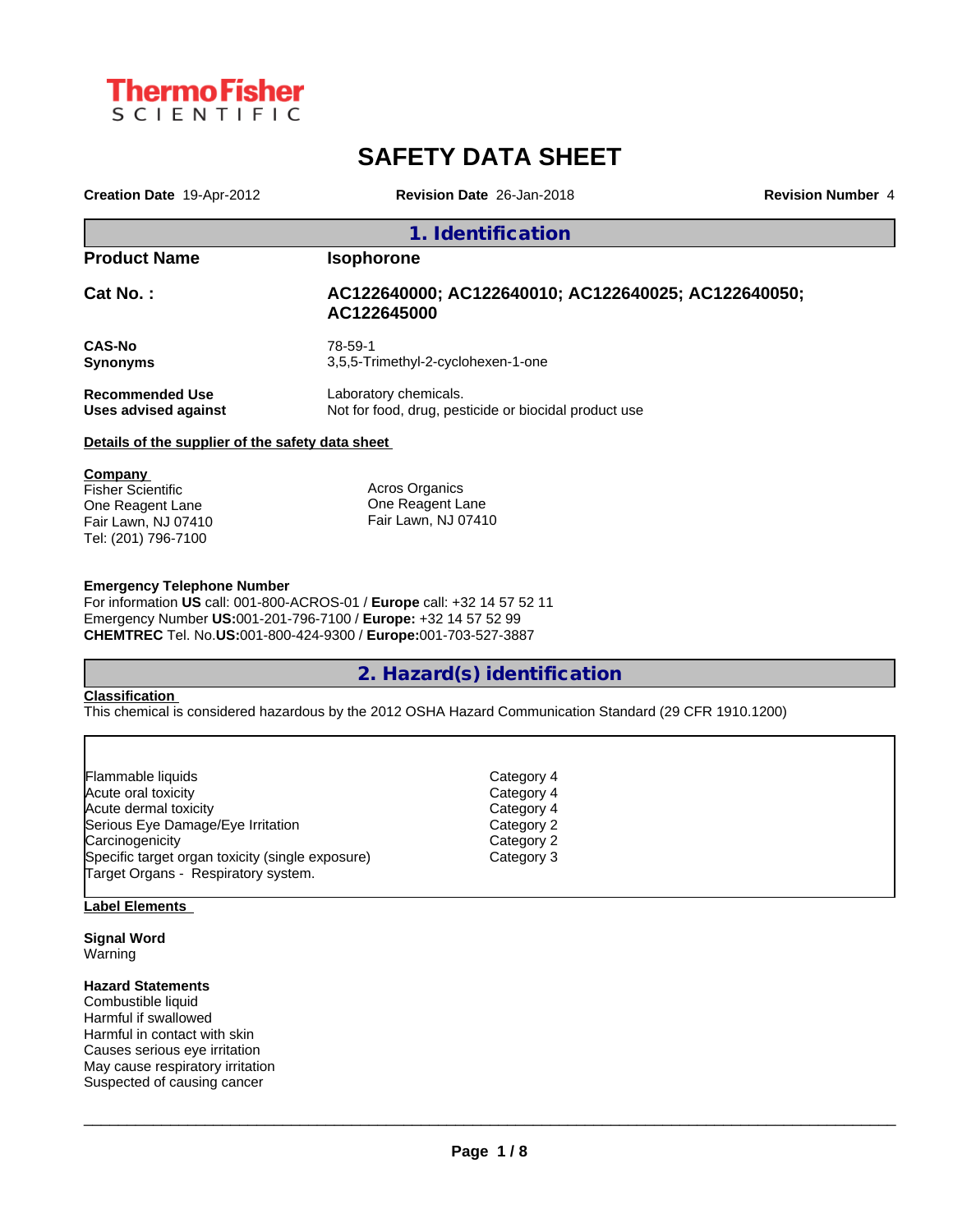

#### **Precautionary Statements Prevention**

Obtain special instructions before use Do not handle until all safety precautions have been read and understood Use personal protective equipment as required Wash face, hands and any exposed skin thoroughly after handling Do not eat, drink or smoke when using this product Wear eye/face protection Do not breathe dust/fume/gas/mist/vapors/spray Use only outdoors or in a well-ventilated area Keep away from heat/sparks/open flames/hot surfaces. - No smoking Keep cool **Response** IF exposed or concerned: Get medical attention/advice **Inhalation** IF INHALED: Remove victim to fresh air and keep at rest in a position comfortable for breathing **Skin** IF ON SKIN: Wash with plenty of soap and water Call a POISON CENTER or doctor/physician if you feel unwell Wash contaminated clothing before reuse **Eyes** IF IN EYES: Rinse cautiously with water for several minutes. Remove contact lenses, if present and easy to do. Continue rinsing If eye irritation persists: Get medical advice/attention **Ingestion** IF SWALLOWED: Call a POISON CENTER or doctor/physician if you feel unwell Rinse mouth **Fire** In case of fire: Use CO2, dry chemical, or foam for extinction **Storage** Store locked up Store in a well-ventilated place. Keep container tightly closed

 $\_$  ,  $\_$  ,  $\_$  ,  $\_$  ,  $\_$  ,  $\_$  ,  $\_$  ,  $\_$  ,  $\_$  ,  $\_$  ,  $\_$  ,  $\_$  ,  $\_$  ,  $\_$  ,  $\_$  ,  $\_$  ,  $\_$  ,  $\_$  ,  $\_$  ,  $\_$  ,  $\_$  ,  $\_$  ,  $\_$  ,  $\_$  ,  $\_$  ,  $\_$  ,  $\_$  ,  $\_$  ,  $\_$  ,  $\_$  ,  $\_$  ,  $\_$  ,  $\_$  ,  $\_$  ,  $\_$  ,  $\_$  ,  $\_$  ,

**Disposal**

Dispose of contents/container to an approved waste disposal plant

**Hazards not otherwise classified (HNOC)**

None identified

## **3. Composition/Information on Ingredients**

| ----------           | <b>CAS-N</b><br>-No<br>. .<br>. | $Mainht$ % |
|----------------------|---------------------------------|------------|
| ls∩n<br>$   -$<br>וו | 78-59-<br>- 33<br>◡             | oε<br>∼∼   |

## **4. First-aid measures**

**General Advice If symptoms persist, call a physician.** 

**Eye Contact** Rinse immediately with plenty of water, also under the eyelids, for at least 15 minutes. Get medical attention.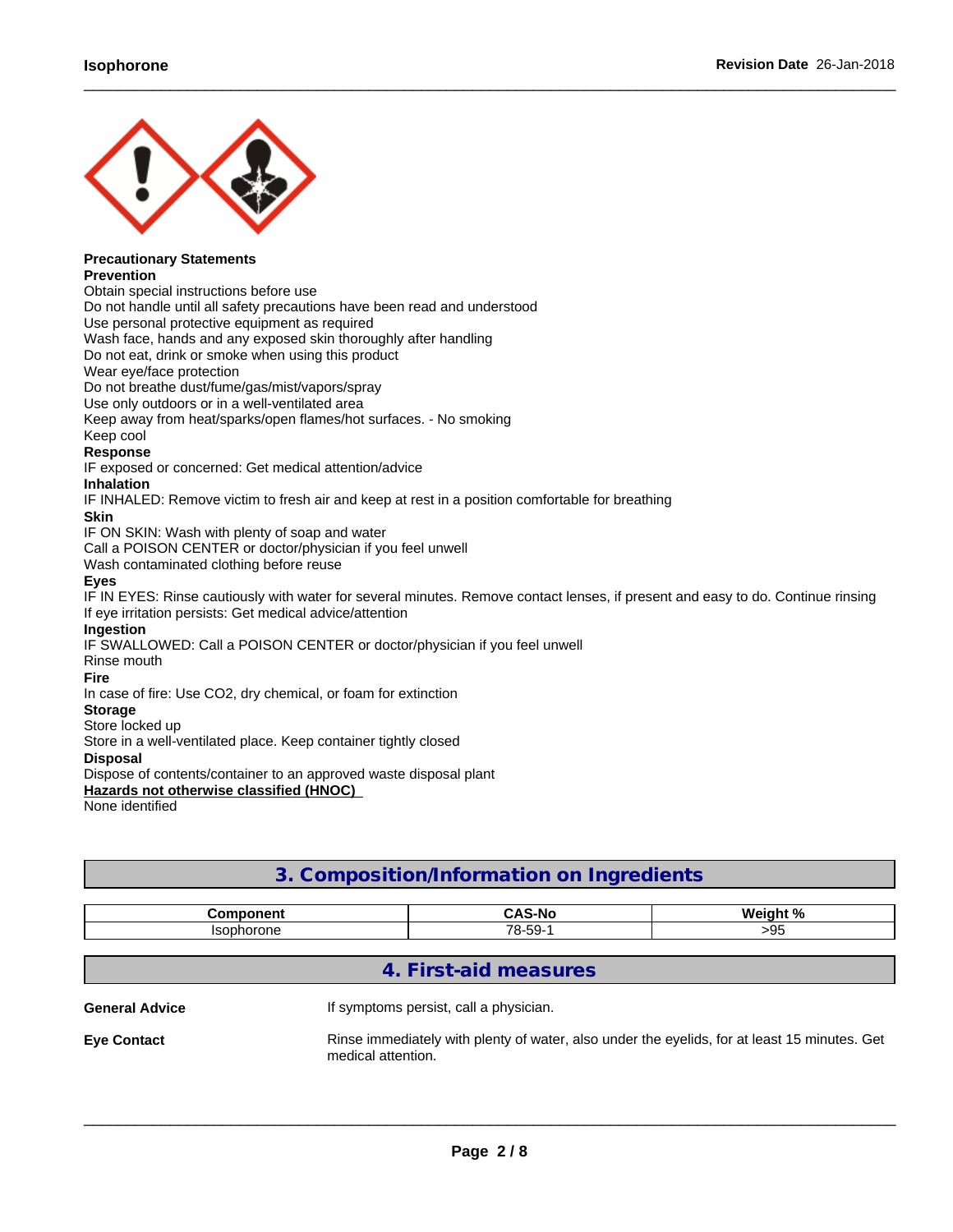| <b>Skin Contact</b>                                                 | Obtain medical attention. Wash off immediately with plenty of water for at least 15 minutes.                                                                           |  |  |
|---------------------------------------------------------------------|------------------------------------------------------------------------------------------------------------------------------------------------------------------------|--|--|
| <b>Inhalation</b>                                                   | Move to fresh air. If breathing is difficult, give oxygen. Obtain medical attention.                                                                                   |  |  |
| <b>Ingestion</b>                                                    | Clean mouth with water and drink afterwards plenty of water.                                                                                                           |  |  |
| Most important symptoms and<br>effects<br><b>Notes to Physician</b> | None reasonably foreseeable. . Breathing difficulties. Symptoms of overexposure may be<br>headache, dizziness, tiredness, nausea and vomiting<br>Treat symptomatically |  |  |

 $\_$  ,  $\_$  ,  $\_$  ,  $\_$  ,  $\_$  ,  $\_$  ,  $\_$  ,  $\_$  ,  $\_$  ,  $\_$  ,  $\_$  ,  $\_$  ,  $\_$  ,  $\_$  ,  $\_$  ,  $\_$  ,  $\_$  ,  $\_$  ,  $\_$  ,  $\_$  ,  $\_$  ,  $\_$  ,  $\_$  ,  $\_$  ,  $\_$  ,  $\_$  ,  $\_$  ,  $\_$  ,  $\_$  ,  $\_$  ,  $\_$  ,  $\_$  ,  $\_$  ,  $\_$  ,  $\_$  ,  $\_$  ,  $\_$  ,

**5. Fire-fighting measures**

| Use water spray, alcohol-resistant foam, dry chemical or carbon dioxide. Cool closed<br>containers exposed to fire with water spray. |
|--------------------------------------------------------------------------------------------------------------------------------------|
| No information available                                                                                                             |
|                                                                                                                                      |

| <b>Flash Point</b>              | 84 °C / 183.2 °F                                          |  |
|---------------------------------|-----------------------------------------------------------|--|
| Method -                        | No information available                                  |  |
| <b>Autoignition Temperature</b> | 460 °C / 860 °F                                           |  |
| <b>Explosion Limits</b>         |                                                           |  |
| <b>Upper</b>                    | 3.8%                                                      |  |
| Lower                           | 0.8%                                                      |  |
|                                 | Sensitivity to Mechanical Impact No information available |  |

**Sensitivity to Static Discharge** No information available

## **Specific Hazards Arising from the Chemical**

Combustible material. Containers may explode when heated. Keep product and empty container away from heat and sources of ignition. Risk of ignition.

## **Hazardous Combustion Products**

Carbon monoxide (CO) Carbon dioxide (CO2)

## **Protective Equipment and Precautions for Firefighters**

As in any fire, wear self-contained breathing apparatus pressure-demand, MSHA/NIOSH (approved or equivalent) and full protective gear.

| <b>NFPA</b>                                                     |                                                                                                                                                               |                                                                                                                                                           |                                                                                              |
|-----------------------------------------------------------------|---------------------------------------------------------------------------------------------------------------------------------------------------------------|-----------------------------------------------------------------------------------------------------------------------------------------------------------|----------------------------------------------------------------------------------------------|
| <b>Health</b>                                                   | <b>Flammability</b><br>2                                                                                                                                      | <b>Instability</b><br>O                                                                                                                                   | <b>Physical hazards</b><br>N/A                                                               |
|                                                                 | 6. Accidental release measures                                                                                                                                |                                                                                                                                                           |                                                                                              |
| <b>Personal Precautions</b><br><b>Environmental Precautions</b> | information.                                                                                                                                                  | ignition. Take precautionary measures against static discharges.<br>Should not be released into the environment. See Section 12 for additional ecological | Use personal protective equipment. Ensure adequate ventilation. Remove all sources of        |
| Up                                                              | Methods for Containment and Clean Keep in suitable, closed containers for disposal. Soak up with inert absorbent material.<br>Remove all sources of ignition. |                                                                                                                                                           |                                                                                              |
|                                                                 | 7. Handling and storage                                                                                                                                       |                                                                                                                                                           |                                                                                              |
| <b>Handling</b>                                                 | surfaces and sources of ignition.                                                                                                                             | skin, or on clothing. Avoid ingestion and inhalation. Keep away from open flames, hot                                                                     | Wear personal protective equipment. Ensure adequate ventilation. Do not get in eyes, on      |
| <b>Storage</b>                                                  | and sources of ignition.                                                                                                                                      |                                                                                                                                                           | Keep containers tightly closed in a dry, cool and well-ventilated place. Keep away from heat |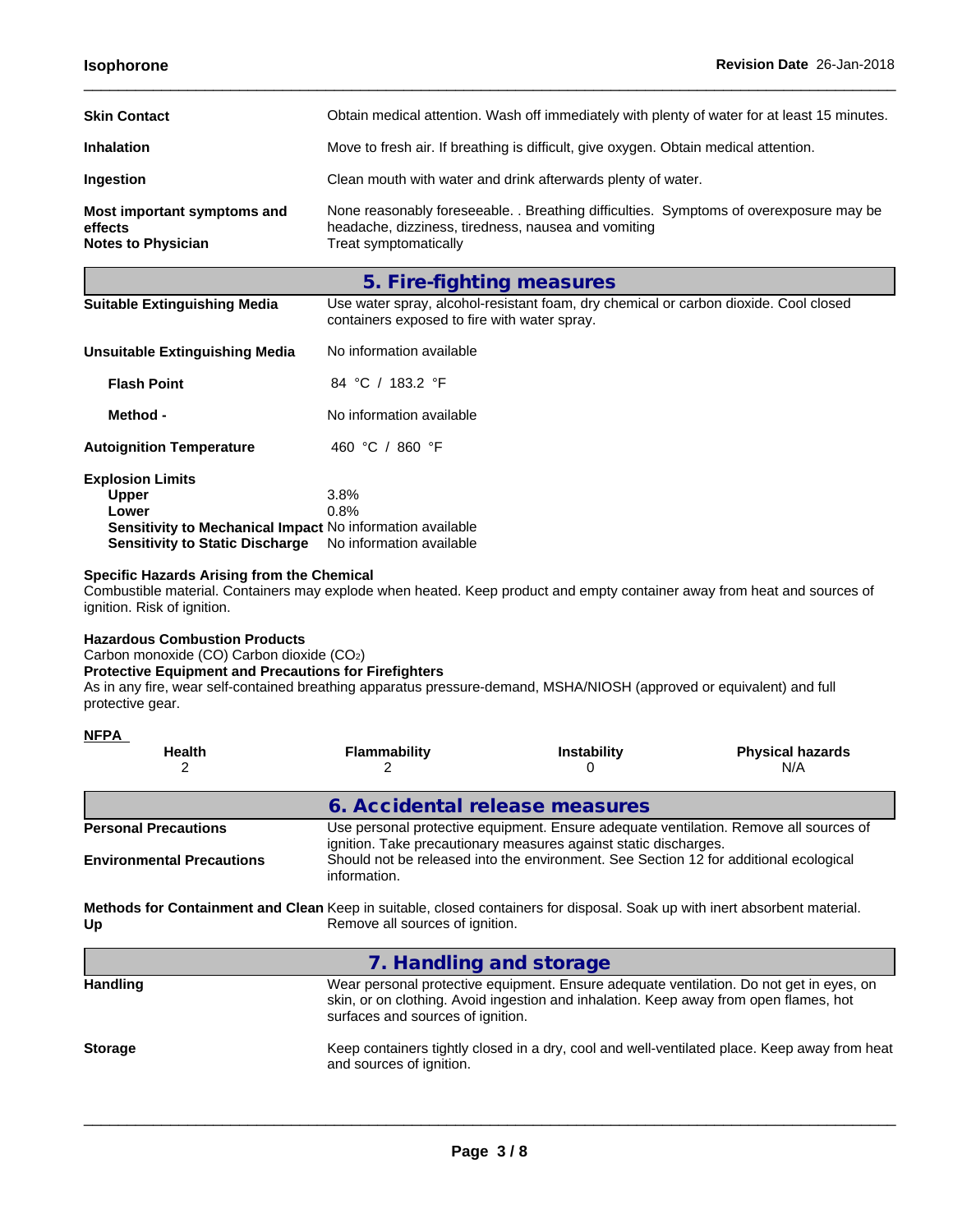## **8. Exposure controls / personal protection**

 $\_$  ,  $\_$  ,  $\_$  ,  $\_$  ,  $\_$  ,  $\_$  ,  $\_$  ,  $\_$  ,  $\_$  ,  $\_$  ,  $\_$  ,  $\_$  ,  $\_$  ,  $\_$  ,  $\_$  ,  $\_$  ,  $\_$  ,  $\_$  ,  $\_$  ,  $\_$  ,  $\_$  ,  $\_$  ,  $\_$  ,  $\_$  ,  $\_$  ,  $\_$  ,  $\_$  ,  $\_$  ,  $\_$  ,  $\_$  ,  $\_$  ,  $\_$  ,  $\_$  ,  $\_$  ,  $\_$  ,  $\_$  ,  $\_$  ,

**Exposure Guidelines**

| Component                | <b>ACGIH TLV</b> | <b>OSHA PEL</b>                     | <b>NIOSH IDLH</b>        | <b>Mexico OEL (TWA)</b>      |
|--------------------------|------------------|-------------------------------------|--------------------------|------------------------------|
| <i><b>Isophorone</b></i> | Ceiling: 5 ppm   | (Vacated) TWA: 4 ppm                | IDLH: 200 ppm            | Ceiling: 5 ppm               |
|                          |                  | (Vacated) TWA: 23 mg/m <sup>3</sup> | TWA: 4 ppm               | Ceiling: $25 \text{ mg/m}^3$ |
|                          |                  | TWA: 25 ppm                         | TWA: $23 \text{ mg/m}^3$ |                              |
|                          |                  | TWA: $140 \text{ mg/m}^3$           |                          |                              |

*Legend*

*ACGIH - American Conference of Governmental Industrial Hygienists*

*OSHA - Occupational Safety and Health Administration*

*NIOSH IDLH: The National Institute for Occupational Safety and Health Immediately Dangerous to Life or Health*

| <b>Engineering Measures</b>          | Ensure adequate ventilation, especially in confined areas. Ensure that eyewash stations<br>and safety showers are close to the workstation location.                                                                                                    |
|--------------------------------------|---------------------------------------------------------------------------------------------------------------------------------------------------------------------------------------------------------------------------------------------------------|
| <b>Personal Protective Equipment</b> |                                                                                                                                                                                                                                                         |
| <b>Eye/face Protection</b>           | Tightly fitting safety goggles. Face-shield.                                                                                                                                                                                                            |
| Skin and body protection             | Long sleeved clothing.                                                                                                                                                                                                                                  |
| <b>Respiratory Protection</b>        | Follow the OSHA respirator regulations found in 29 CFR 1910.134 or European Standard<br>EN 149. Use a NIOSH/MSHA or European Standard EN 149 approved respirator if<br>exposure limits are exceeded or if irritation or other symptoms are experienced. |
|                                      |                                                                                                                                                                                                                                                         |

Hygiene Measures **Handle** in accordance with good industrial hygiene and safety practice.

|                                               | 9. Physical and chemical properties |  |  |
|-----------------------------------------------|-------------------------------------|--|--|
| <b>Physical State</b>                         | Liquid                              |  |  |
| Appearance                                    | Light yellow                        |  |  |
| Odor                                          | mint-like                           |  |  |
| <b>Odor Threshold</b>                         | No information available            |  |  |
| рH                                            | No information available            |  |  |
| <b>Melting Point/Range</b>                    | -8 °C / 17.6 °F                     |  |  |
| <b>Boiling Point/Range</b>                    | 213 - 214 °C / 415.4 - 417.2 °F     |  |  |
| <b>Flash Point</b>                            | 84 °C / 183.2 °F                    |  |  |
| <b>Evaporation Rate</b>                       | No information available            |  |  |
| <b>Flammability (solid,gas)</b>               | Not applicable                      |  |  |
| <b>Flammability or explosive limits</b>       |                                     |  |  |
| Upper                                         | 3.8%                                |  |  |
| Lower                                         | 0.8%                                |  |  |
| <b>Vapor Pressure</b>                         | 0.4 hPa @ 20 °C                     |  |  |
| <b>Vapor Density</b>                          | 4.8 (Air = $1.0$ )                  |  |  |
| <b>Specific Gravity</b>                       | 0.920                               |  |  |
| <b>Solubility</b>                             | soluble                             |  |  |
| <b>Partition coefficient; n-octanol/water</b> | No data available                   |  |  |
| <b>Autoignition Temperature</b>               | 460 °C / 860 °F                     |  |  |
| <b>Decomposition Temperature</b>              | No information available            |  |  |
| <b>Viscosity</b>                              | 2.6 mPa at 20 $^{\circ}$ C          |  |  |
| <b>Molecular Formula</b>                      | C9 H <sub>14</sub> O                |  |  |
| <b>Molecular Weight</b>                       | 138.21                              |  |  |

## **10. Stability and reactivity**

**Reactive Hazard** None known, based on information available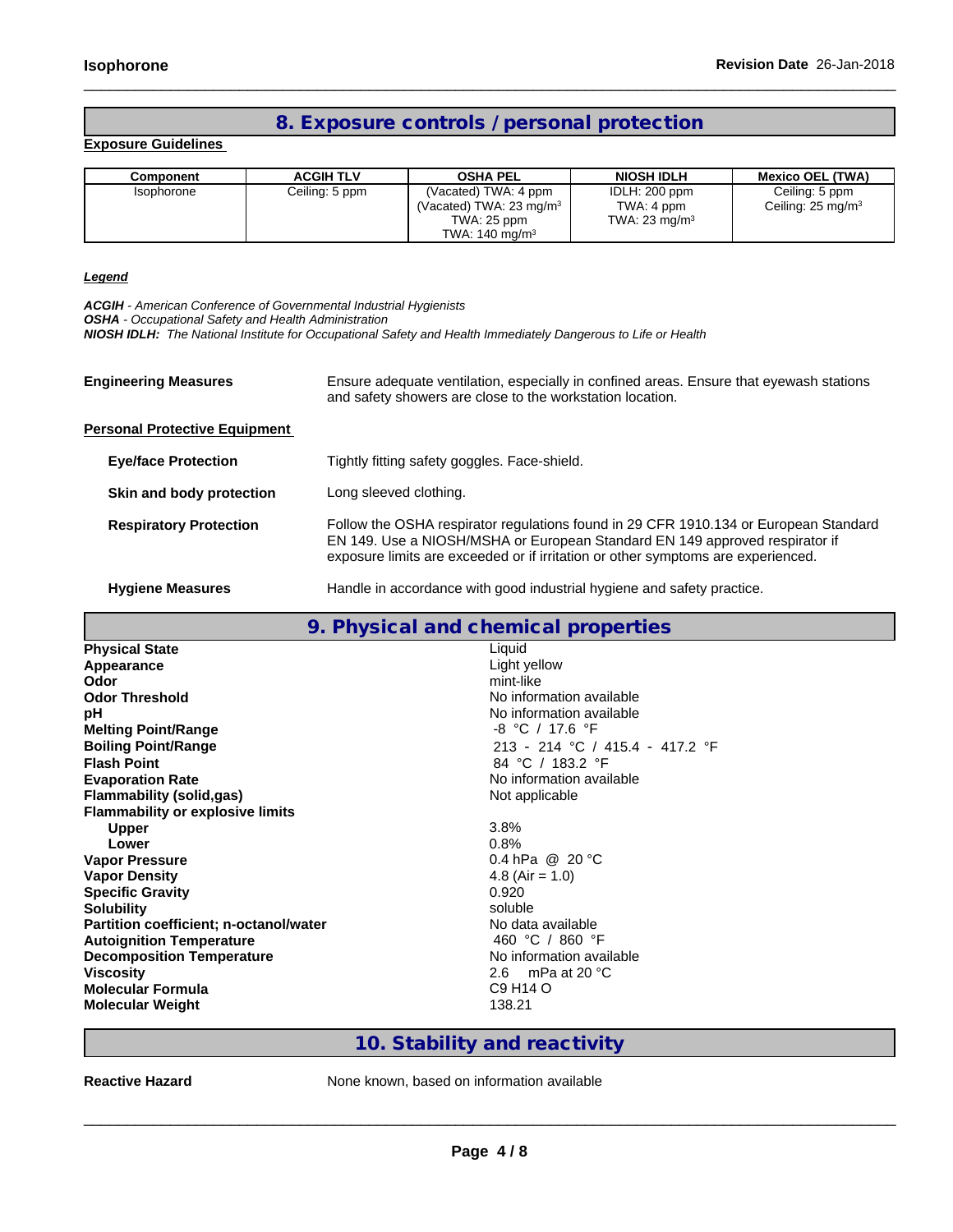| <b>Stability</b>                                                            | Stable under normal conditions.                                                                          |  |
|-----------------------------------------------------------------------------|----------------------------------------------------------------------------------------------------------|--|
| <b>Conditions to Avoid</b>                                                  | Incompatible products. Excess heat. Keep away from open flames, hot surfaces and<br>sources of ignition. |  |
| <b>Incompatible Materials</b>                                               | Strong oxidizing agents, Strong acids, Strong bases                                                      |  |
| Hazardous Decomposition Products Carbon monoxide (CO), Carbon dioxide (CO2) |                                                                                                          |  |
| <b>Hazardous Polymerization</b>                                             | Hazardous polymerization does not occur.                                                                 |  |
| <b>Hazardous Reactions</b>                                                  | None under normal processing.                                                                            |  |

 $\_$  ,  $\_$  ,  $\_$  ,  $\_$  ,  $\_$  ,  $\_$  ,  $\_$  ,  $\_$  ,  $\_$  ,  $\_$  ,  $\_$  ,  $\_$  ,  $\_$  ,  $\_$  ,  $\_$  ,  $\_$  ,  $\_$  ,  $\_$  ,  $\_$  ,  $\_$  ,  $\_$  ,  $\_$  ,  $\_$  ,  $\_$  ,  $\_$  ,  $\_$  ,  $\_$  ,  $\_$  ,  $\_$  ,  $\_$  ,  $\_$  ,  $\_$  ,  $\_$  ,  $\_$  ,  $\_$  ,  $\_$  ,  $\_$  ,

**11. Toxicological information**

## **Acute Toxicity**

## **Product Information**

| <b>Component Information</b> |           |                    |                 |
|------------------------------|-----------|--------------------|-----------------|
| <b>Component</b>             | ∟D50 Oral | <b>LD50 Dermal</b> | Inhalation<br>ы |

| No information available<br><b>Toxicologically Synergistic</b><br><b>Products</b><br>Delayed and immediate effects as well as chronic effects from short and long-term exposure<br><b>Irritation</b><br>No information available<br>No information available<br><b>Sensitization</b><br>Carcinogenicity<br>The table below indicates whether each agency has listed any ingredient as a carcinogen.<br><b>IARC</b><br><b>CAS-No</b><br><b>NTP</b><br><b>ACGIH</b><br><b>OSHA</b><br><b>Mexico</b><br><b>Component</b><br>78-59-1<br>Not listed<br>A <sub>3</sub><br>A3<br>Not listed<br>Not listed<br>Isophorone<br>A1 - Known Human Carcinogen<br>ACGIH: (American Conference of Governmental Industrial<br>A2 - Suspected Human Carcinogen<br>Hygienists)<br>A3 - Animal Carcinogen<br>ACGIH: (American Conference of Governmental Industrial Hygienists)<br>Mexico - Occupational Exposure Limits - Carcinogens<br>Mexico - Occupational Exposure Limits - Carcinogens<br>A1 - Confirmed Human Carcinogen<br>A2 - Suspected Human Carcinogen<br>A3 - Confirmed Animal Carcinogen<br>A4 - Not Classifiable as a Human Carcinogen<br>A5 - Not Suspected as a Human Carcinogen<br>No information available<br><b>Mutagenic Effects</b><br>No information available.<br><b>Reproductive Effects</b> | Isophorone | $LD50 = 1870$ mg/kg (Rat) | $LD50 = 1700$ mg/kg (Rat)<br>$LD50 = 1390$ mg/kg (Rat) | $LC50 = 7$ mg/L (Rat) 4 h |
|----------------------------------------------------------------------------------------------------------------------------------------------------------------------------------------------------------------------------------------------------------------------------------------------------------------------------------------------------------------------------------------------------------------------------------------------------------------------------------------------------------------------------------------------------------------------------------------------------------------------------------------------------------------------------------------------------------------------------------------------------------------------------------------------------------------------------------------------------------------------------------------------------------------------------------------------------------------------------------------------------------------------------------------------------------------------------------------------------------------------------------------------------------------------------------------------------------------------------------------------------------------------------------------------------|------------|---------------------------|--------------------------------------------------------|---------------------------|
|                                                                                                                                                                                                                                                                                                                                                                                                                                                                                                                                                                                                                                                                                                                                                                                                                                                                                                                                                                                                                                                                                                                                                                                                                                                                                                    |            |                           |                                                        |                           |
|                                                                                                                                                                                                                                                                                                                                                                                                                                                                                                                                                                                                                                                                                                                                                                                                                                                                                                                                                                                                                                                                                                                                                                                                                                                                                                    |            |                           |                                                        |                           |
|                                                                                                                                                                                                                                                                                                                                                                                                                                                                                                                                                                                                                                                                                                                                                                                                                                                                                                                                                                                                                                                                                                                                                                                                                                                                                                    |            |                           |                                                        |                           |
|                                                                                                                                                                                                                                                                                                                                                                                                                                                                                                                                                                                                                                                                                                                                                                                                                                                                                                                                                                                                                                                                                                                                                                                                                                                                                                    |            |                           |                                                        |                           |
|                                                                                                                                                                                                                                                                                                                                                                                                                                                                                                                                                                                                                                                                                                                                                                                                                                                                                                                                                                                                                                                                                                                                                                                                                                                                                                    |            |                           |                                                        |                           |
|                                                                                                                                                                                                                                                                                                                                                                                                                                                                                                                                                                                                                                                                                                                                                                                                                                                                                                                                                                                                                                                                                                                                                                                                                                                                                                    |            |                           |                                                        |                           |
|                                                                                                                                                                                                                                                                                                                                                                                                                                                                                                                                                                                                                                                                                                                                                                                                                                                                                                                                                                                                                                                                                                                                                                                                                                                                                                    |            |                           |                                                        |                           |
|                                                                                                                                                                                                                                                                                                                                                                                                                                                                                                                                                                                                                                                                                                                                                                                                                                                                                                                                                                                                                                                                                                                                                                                                                                                                                                    |            |                           |                                                        |                           |
|                                                                                                                                                                                                                                                                                                                                                                                                                                                                                                                                                                                                                                                                                                                                                                                                                                                                                                                                                                                                                                                                                                                                                                                                                                                                                                    |            |                           |                                                        |                           |
|                                                                                                                                                                                                                                                                                                                                                                                                                                                                                                                                                                                                                                                                                                                                                                                                                                                                                                                                                                                                                                                                                                                                                                                                                                                                                                    |            |                           |                                                        |                           |

- **Developmental Effects** No information available.
- **Teratogenicity No information available.**
- **STOT - single exposure** Respiratory system **STOT - repeated exposure** None known
- **Aspiration hazard** No information available

**Symptoms / effects,both acute and** Symptoms of overexposure may be headache, dizziness, tiredness, nausea and vomiting **delayed**

**Endocrine Disruptor Information** No information available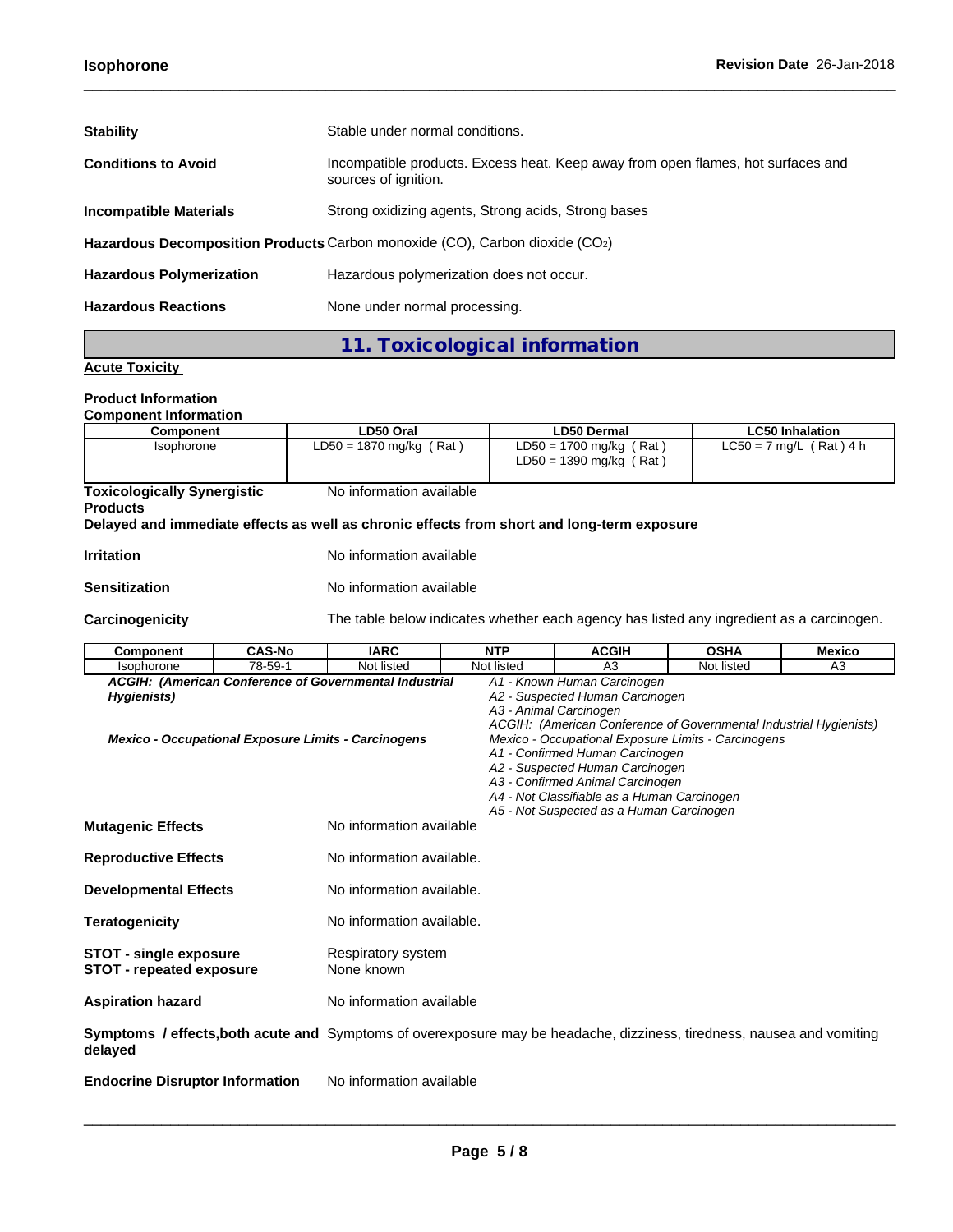**Other Adverse Effects** The toxicological properties have not been fully investigated.

 $\_$  ,  $\_$  ,  $\_$  ,  $\_$  ,  $\_$  ,  $\_$  ,  $\_$  ,  $\_$  ,  $\_$  ,  $\_$  ,  $\_$  ,  $\_$  ,  $\_$  ,  $\_$  ,  $\_$  ,  $\_$  ,  $\_$  ,  $\_$  ,  $\_$  ,  $\_$  ,  $\_$  ,  $\_$  ,  $\_$  ,  $\_$  ,  $\_$  ,  $\_$  ,  $\_$  ,  $\_$  ,  $\_$  ,  $\_$  ,  $\_$  ,  $\_$  ,  $\_$  ,  $\_$  ,  $\_$  ,  $\_$  ,  $\_$  ,

## **12. Ecological information**

### **Ecotoxicity**

Do not empty into drains.

| Component  | <b>Freshwater Algae</b>                                                                                                                                   | <b>Freshwater Fish</b>                                                                                                                                             | <b>Microtox</b> | <b>Water Flea</b>                          |
|------------|-----------------------------------------------------------------------------------------------------------------------------------------------------------|--------------------------------------------------------------------------------------------------------------------------------------------------------------------|-----------------|--------------------------------------------|
| Isophorone | EC50: 51.1 - 342 mg/L, 96h LC50: 132 - 159 mg/L, 96h<br>(Pseudokirchneriella<br>subcapitata)<br>$EC50: = 475.4$ mg/L, 72h<br>(Desmodesmus<br>subspicatus) | flow-through (Pimephales<br>promelas)<br>LC50: 213 - 271 mg/L, 96h<br>static (Pimephales<br>promelas)<br>LC50: 180 - 250 mg/L, 96h<br>static (Lepomis macrochirus) | Not listed      | $EC50: = 117$ mg/L, 48h<br>(Daphnia magna) |
|            |                                                                                                                                                           |                                                                                                                                                                    |                 |                                            |

**Persistence and Degradability** Soluble in water Persistence is unlikely based on information available.

### **Bioaccumulation/ Accumulation** No information available.

**Mobility Mobility** *Mobility Mobility. Will likely be mobile in the environment due to its water solubility.* 

| ומרי<br>ימו<br>. . |
|--------------------|
| $\sim$<br>.br      |

## **13. Disposal considerations**

**Waste Disposal Methods** Chemical waste generators must determine whether a discarded chemical is classified as a hazardous waste. Chemical waste generators must also consult local, regional, and national hazardous waste regulations to ensure complete and accurate classification.

|                                   | 14. Transport information  |  |
|-----------------------------------|----------------------------|--|
|                                   | Not regulated              |  |
| <u>DOT</u><br>T <u>DG</u><br>IATA | Not regulated              |  |
|                                   | Not regulated              |  |
| <b>IMDG/IMO</b>                   | Not regulated              |  |
|                                   | 15. Regulatory information |  |

#### **All of the components in the product are on the following Inventory lists:** X = listed

#### **International Inventories**

| Component         | TCO A<br>15CP | <b>DSL</b> | <b>NDSL</b> | <b>EINECS</b>    | <b>ELINCS</b> | <b>NLF</b> | <b>DICCS</b><br>טשו | <b>ENCS</b> | <b>AICS</b> | $I = 2.5$<br>טכטא | <b>KECL</b> |
|-------------------|---------------|------------|-------------|------------------|---------------|------------|---------------------|-------------|-------------|-------------------|-------------|
| <b>Isophorone</b> |               |            |             | $126 - 0$<br>201 |               |            |                     |             |             |                   |             |

**Legend: X - Listed**

**E - Indicates a substance that is the subject of a Section 5(e) Consent order under TSCA.**

**F - Indicates a substance that is the subject of a Section 5(f) Rule under TSCA.**

**N - Indicates a polymeric substance containing no free-radical initiator in its inventory name but is considered to cover the designated polymer made with any free-radical initiator regardless of the amount used.**

**P - Indicates a commenced PMN substance**

**R - Indicates a substance that is the subject of a Section 6 risk management rule under TSCA.**

**S - Indicates a substance that is identified in a proposed or final Significant New Use Rule**

**T - Indicates a substance that is the subject of a Section 4 test rule under TSCA.**

**XU - Indicates a substance exempt from reporting under the Inventory Update Rule, i.e. Partial Updating of the TSCA Inventory Data Base Production and Site Reports (40 CFR 710(B).**

**Y1 - Indicates an exempt polymer that has a number-average molecular weight of 1,000 or greater.**

**Y2 - Indicates an exempt polymer that is a polyester and is made only from reactants included in a specified list of low concern reactants that comprises one of the eligibility criteria for the exemption rule.**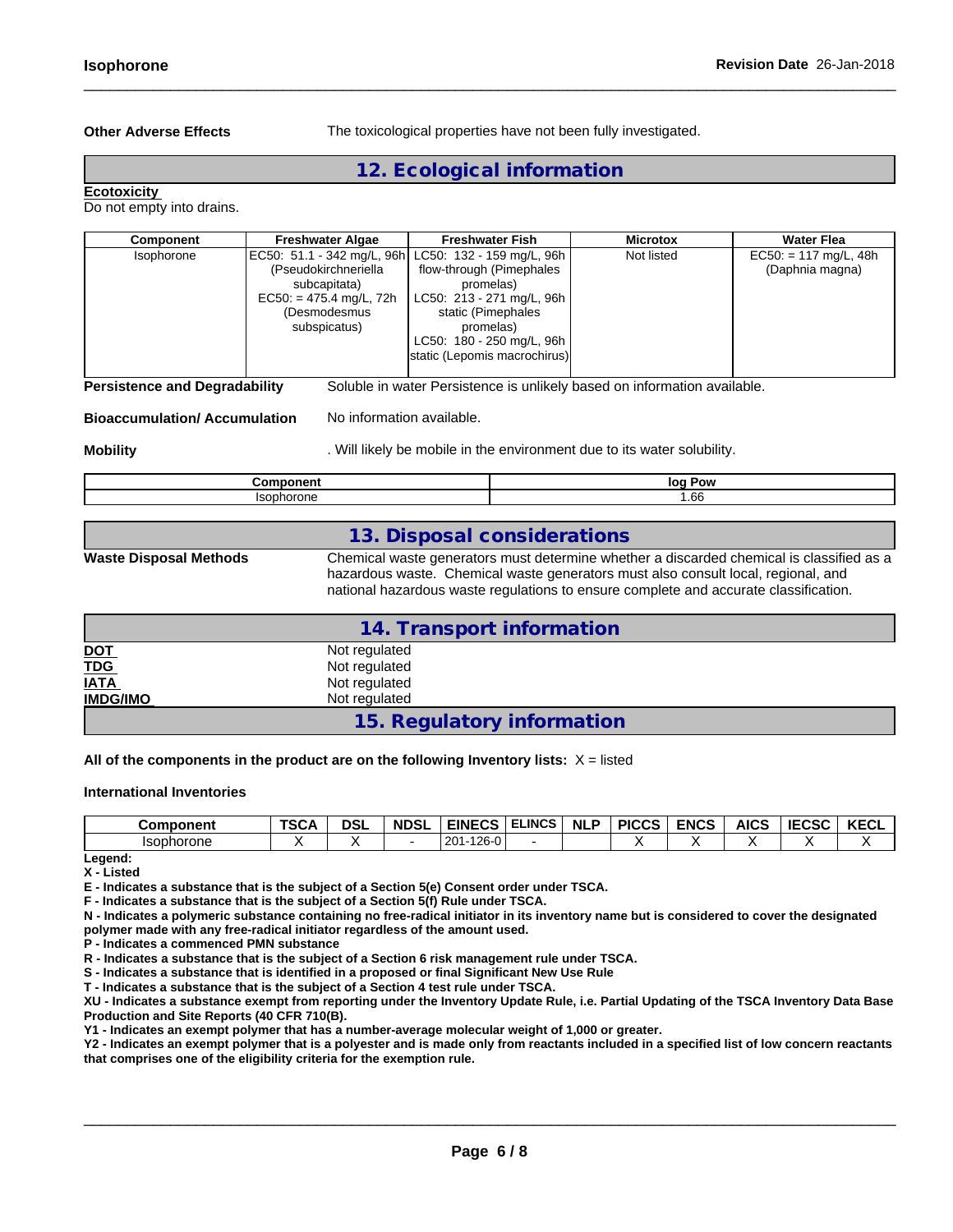## **U.S. Federal Regulations**

## **TSCA 12(b)**

**SARA 313** Not applicable

**SARA 311/312 Hazard Categories** See section 2 for more information

**CWA** (Clean Water Act)

| Component         | CWA<br>· Hazardous<br><b>Substances</b> | CWA<br>- Reportable<br>Quantities | <b>CWA</b><br><b>Toxic Pollutants</b> | <b>ICWA</b><br>ا - Prioritv Pollutants |
|-------------------|-----------------------------------------|-----------------------------------|---------------------------------------|----------------------------------------|
| <b>Isophorone</b> |                                         |                                   |                                       |                                        |

### **Clean Air Act**

| $$ omnoner | <b>HAPS Data</b> | <b>Class</b><br>: Depletors<br><b>Ozone</b> | <b>Class</b><br>Ozone<br>$\sim$<br><b>Depletors</b> |
|------------|------------------|---------------------------------------------|-----------------------------------------------------|
| lsont      |                  |                                             |                                                     |

**OSHA** Occupational Safety and Health Administration Not applicable

**CERCLA** This material, as supplied,contains one ormore substances regulated as a hazardous substance under the Comprehensive Environmental Response Compensation and Liability Act (CERCLA) (40 CFR 302)

 $\_$  ,  $\_$  ,  $\_$  ,  $\_$  ,  $\_$  ,  $\_$  ,  $\_$  ,  $\_$  ,  $\_$  ,  $\_$  ,  $\_$  ,  $\_$  ,  $\_$  ,  $\_$  ,  $\_$  ,  $\_$  ,  $\_$  ,  $\_$  ,  $\_$  ,  $\_$  ,  $\_$  ,  $\_$  ,  $\_$  ,  $\_$  ,  $\_$  ,  $\_$  ,  $\_$  ,  $\_$  ,  $\_$  ,  $\_$  ,  $\_$  ,  $\_$  ,  $\_$  ,  $\_$  ,  $\_$  ,  $\_$  ,  $\_$  ,

| Component                        | <b>Hazardous Substances RQs</b>                            | <b>CERCLA EHS RQS</b> |
|----------------------------------|------------------------------------------------------------|-----------------------|
| Isophorone                       | 5000 lb                                                    |                       |
| <b>California Proposition 65</b> | This product does not contain any Proposition 65 chemicals |                       |

### **U.S. State Right-to-Know**

| Reaula<br>------<br>,,, |                   |                        |            |                 |                        |
|-------------------------|-------------------|------------------------|------------|-----------------|------------------------|
| maxmin                  | sachusetts<br>ла> | . Jersev<br><b>New</b> | ınsvlvania | <b>Illinois</b> | Rhode<br><b>Island</b> |
| one<br>าดr              |                   |                        |            |                 |                        |

## **U.S. Department of Transportation**

| Reportable Quantity (RQ):          | N |
|------------------------------------|---|
| <b>DOT Marine Pollutant</b>        | N |
| <b>DOT Severe Marine Pollutant</b> | N |

#### **U.S. Department of Homeland Security**

This product does not contain any DHS chemicals.

## **Other International Regulations**

**Mexico - Grade** Slight risk, Grade 1

|                                                                                              | 16. Other information                                                                                                                                                                                                                                                                      |
|----------------------------------------------------------------------------------------------|--------------------------------------------------------------------------------------------------------------------------------------------------------------------------------------------------------------------------------------------------------------------------------------------|
| <b>Prepared By</b>                                                                           | <b>Regulatory Affairs</b><br>Thermo Fisher Scientific<br>Email: EMSDS.RA@thermofisher.com                                                                                                                                                                                                  |
| <b>Creation Date</b><br><b>Revision Date</b><br><b>Print Date</b><br><b>Revision Summary</b> | 19-Apr-2012<br>26-Jan-2018<br>26-Jan-2018<br>This document has been updated to comply with the US OSHA HazCom 2012 Standard<br>replacing the current legislation under 29 CFR 1910.1200 to align with the Globally<br>Harmonized System of Classification and Labeling of Chemicals (GHS). |

**Disclaimer**

The information provided in this Safety Data Sheet is correct to the best of our knowledge, information and belief at the